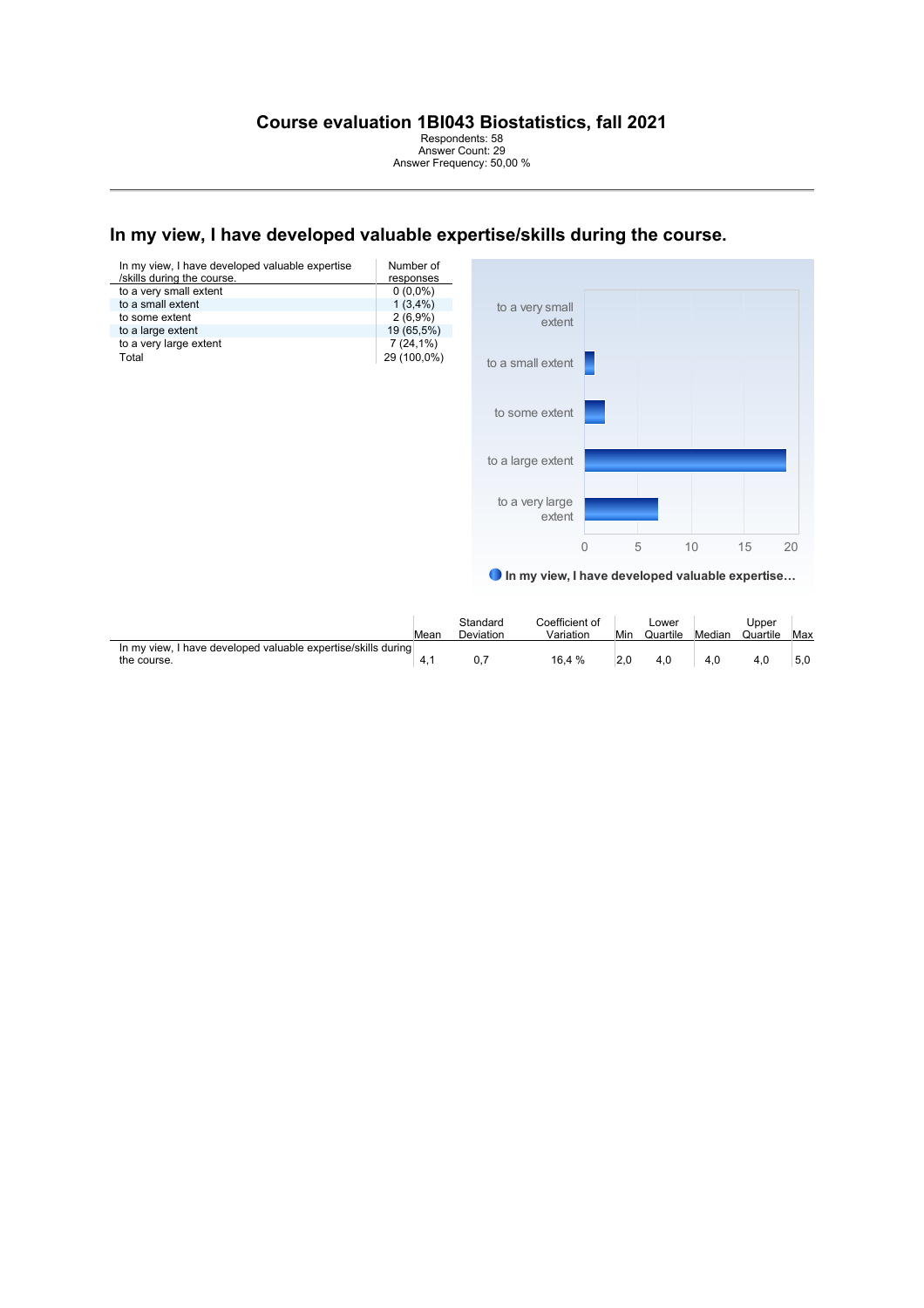

# In my view, I have achieved all the intended learning outcomes of the course.

|                                                                                  | Mear | Standard<br>Deviation | Coefficient of<br>Variation | Min | _ower<br>Quartile | Median | Upper<br>Quartile | Max |
|----------------------------------------------------------------------------------|------|-----------------------|-----------------------------|-----|-------------------|--------|-------------------|-----|
| In my view, I have achieved all the intended learning<br>outcomes of the course. | 4.1  | 0,8                   | 20,7 %                      |     |                   | 4.0    |                   | 5,0 |

# **In my view, there was a common theme running throughout the course – from learning outcomes to examinations.**



|                                                                        |      |           | Standard Coefficient of | Lower          |     | Upper                            |     |
|------------------------------------------------------------------------|------|-----------|-------------------------|----------------|-----|----------------------------------|-----|
|                                                                        | Mean | Deviation | Variation               |                |     | Min Quartile Median Quartile Max |     |
| In my view, there was a common theme running throughout the course $-$ |      |           |                         |                |     |                                  |     |
| from learning outcomes to examinations.                                | 4.2  | 0.8       | 20.3 %                  | $2.0\quad 4.0$ | 4.0 | 5.0                              | 5.0 |
|                                                                        |      |           |                         |                |     |                                  |     |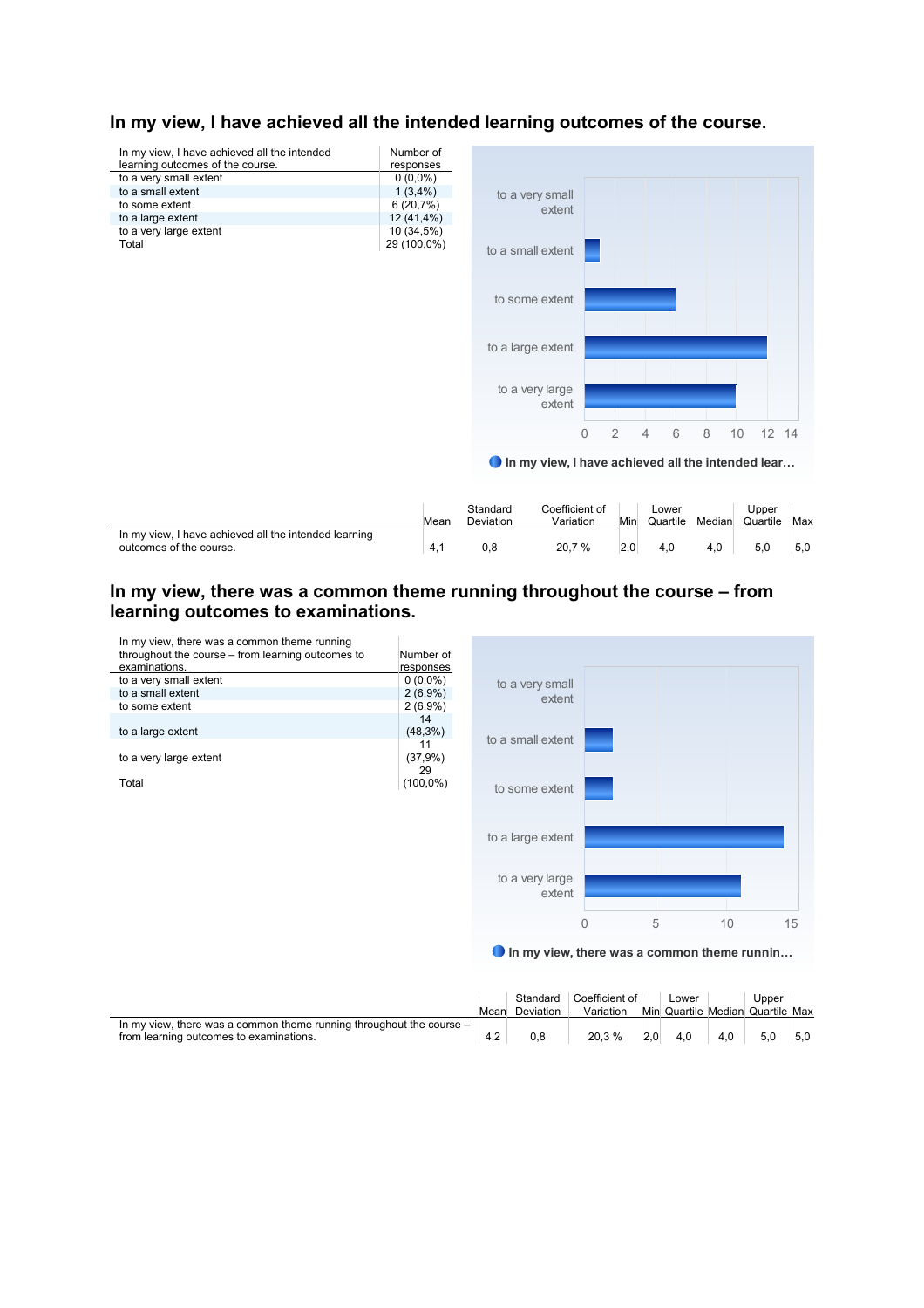# **In my view, the course has promoted a scientific way of thinking and reasoning (e.g. analytical and critical thinking, independent search for and evaluation of**  information).



In my view, the course has promoted a scientifi…

0 5 10 15

|                                                                                                                                                                                     |     |     | Standard Coefficient<br>Mean Deviation of Variation Min Quartile Median Quartile Max | Lower       |     | Upper |     |
|-------------------------------------------------------------------------------------------------------------------------------------------------------------------------------------|-----|-----|--------------------------------------------------------------------------------------|-------------|-----|-------|-----|
| In my view, the course has promoted a scientific way of thinking and reasoning<br>(e.g. analytical and critical thinking, independent search for and evaluation of<br>information). | 3.8 | 0.8 | 22.2 %                                                                               | $2.0\,$ 3.0 | 4.0 | 4.0   | 5.0 |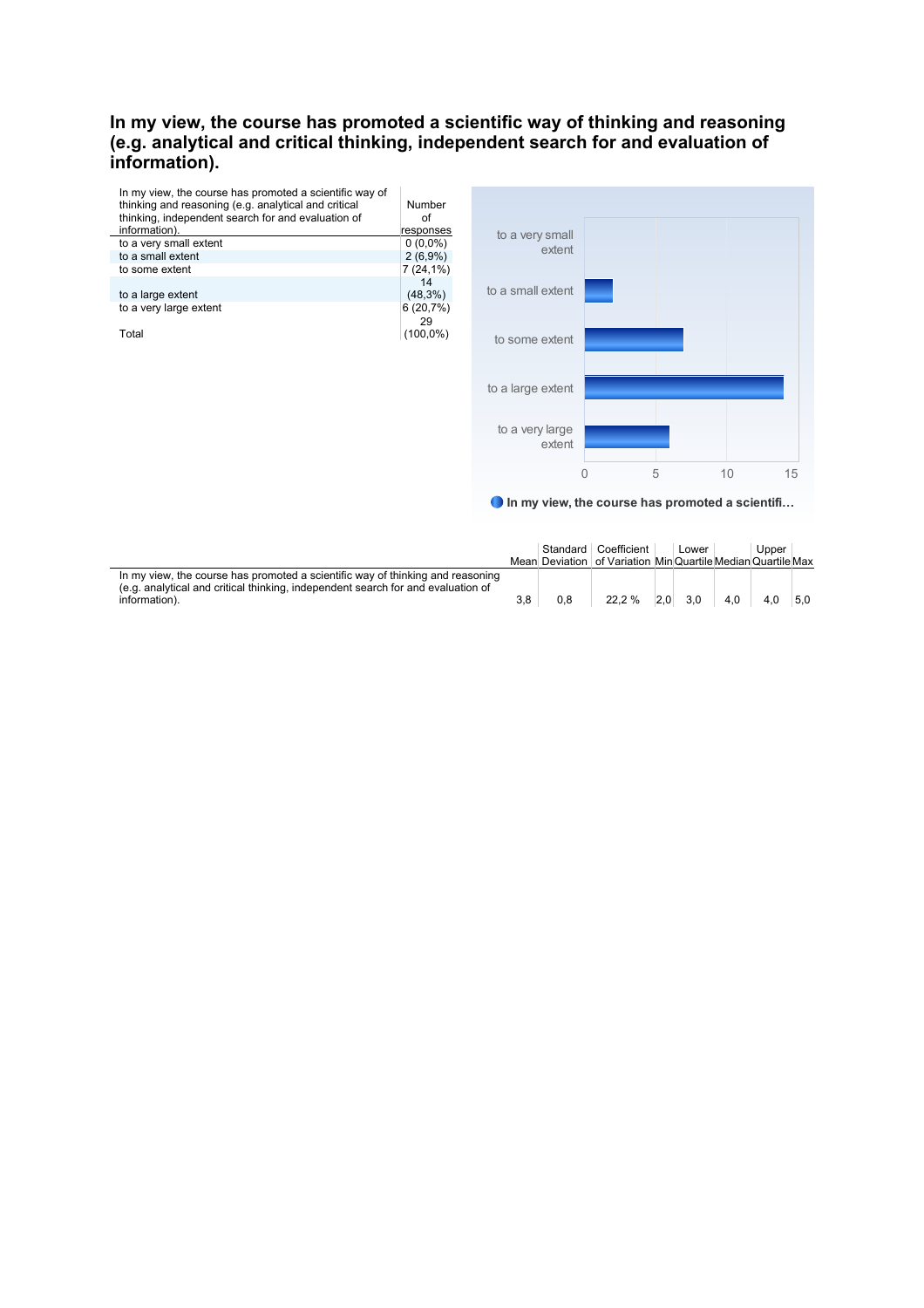#### **In my view, during the course, the teachers have been open to ideas and opinions about the course's structure and content.**



# **Have you during the course been subjected to negative discrimination or insults because of your gender, ethnic origin, religion, disability or sexual orientation? If the answer is yes, the programme advises you to contact the study advisor or the student ombudsman; see KI webpage for Contact information.**



Have you during the course been subjected to …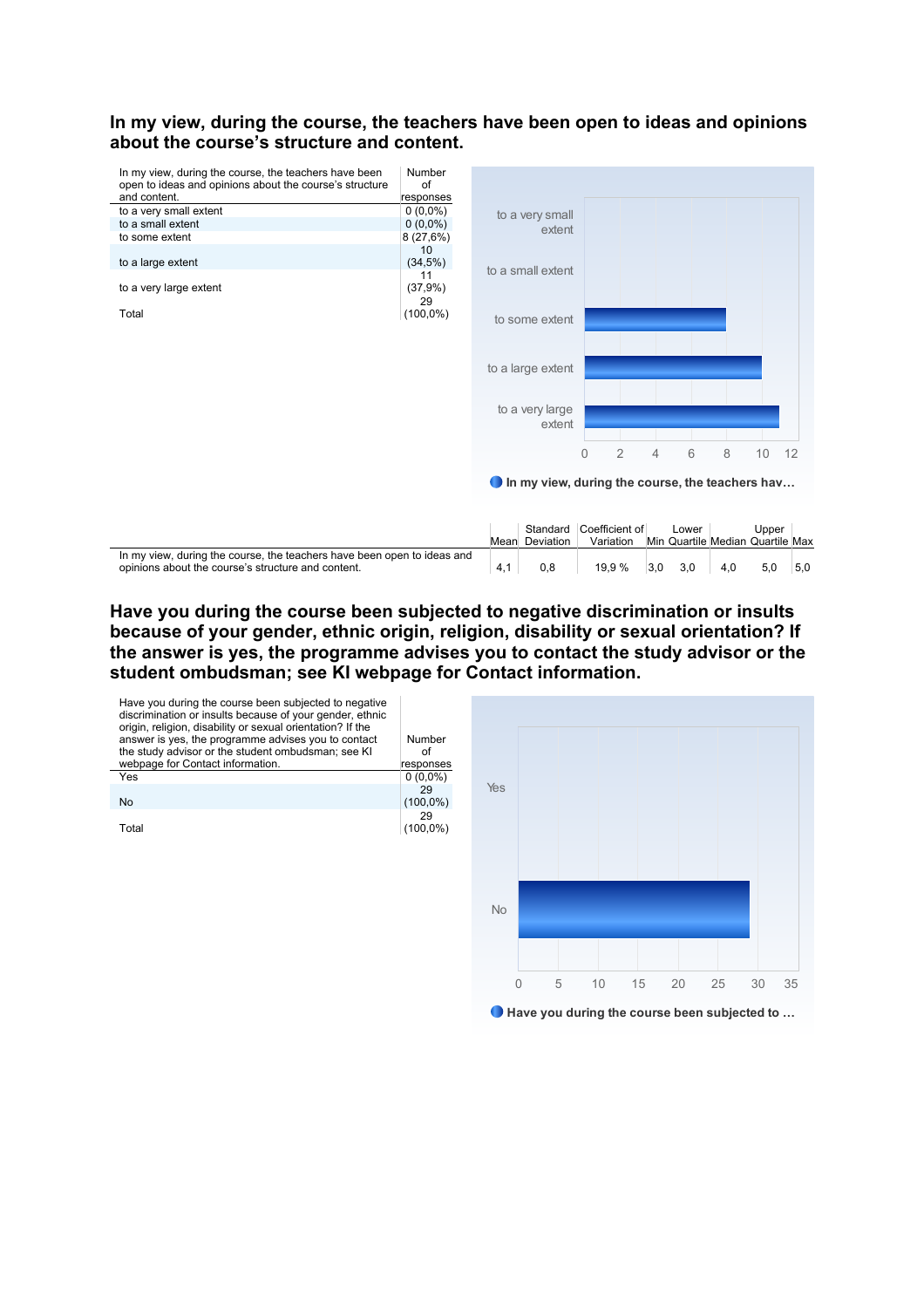|                                                                                                                                                                                                                                                                                                                            |     |     | Standard   Coefficient                                     | Lower          |     | Upper |     |
|----------------------------------------------------------------------------------------------------------------------------------------------------------------------------------------------------------------------------------------------------------------------------------------------------------------------------|-----|-----|------------------------------------------------------------|----------------|-----|-------|-----|
|                                                                                                                                                                                                                                                                                                                            |     |     | Mean Deviation of Variation MinQuartile MedianQuartile Max |                |     |       |     |
| Have you during the course been subjected to negative discrimination or insults<br>because of your gender, ethnic origin, religion, disability or sexual orientation? If<br>the answer is yes, the programme advises you to contact the study advisor or<br>the student ombudsman; see KI webpage for Contact information. | 2.0 | 0.0 | $0.0 \%$                                                   | $2.0\quad 2.0$ | 2.0 | 2.0   | 2.0 |

# **What was the reason for the negative discrimination or insult?**

| What was the reason for the negative<br>discrimination or insult? | Number of<br>responses |
|-------------------------------------------------------------------|------------------------|
| gender                                                            | $0(0,0\%)$             |
| ethnic origin                                                     | $0(0,0\%)$             |
| religion                                                          | $0(0,0\%)$             |
| disability                                                        | $0(0,0\%)$             |
| sexual orientation                                                | $0(0,0\%)$             |
| Total                                                             | $0(0,0\%)$             |
|                                                                   |                        |
|                                                                   |                        |
|                                                                   |                        |
|                                                                   |                        |
|                                                                   |                        |



What was the reason for the negative discrimin…

|                                                                   | Mear | Standard<br><b>Deviation</b> | Coefficient of<br>Variation | Min      | ∟ower<br>Quartile | Median   | Jpper<br>Quartile | Max       |
|-------------------------------------------------------------------|------|------------------------------|-----------------------------|----------|-------------------|----------|-------------------|-----------|
| What was the reason for the negative discrimination or<br>insult? | 0.0  | 0.0                          | nnn %                       | $\infty$ | 0.0               | $_{0,0}$ | 0.0               | $-\infty$ |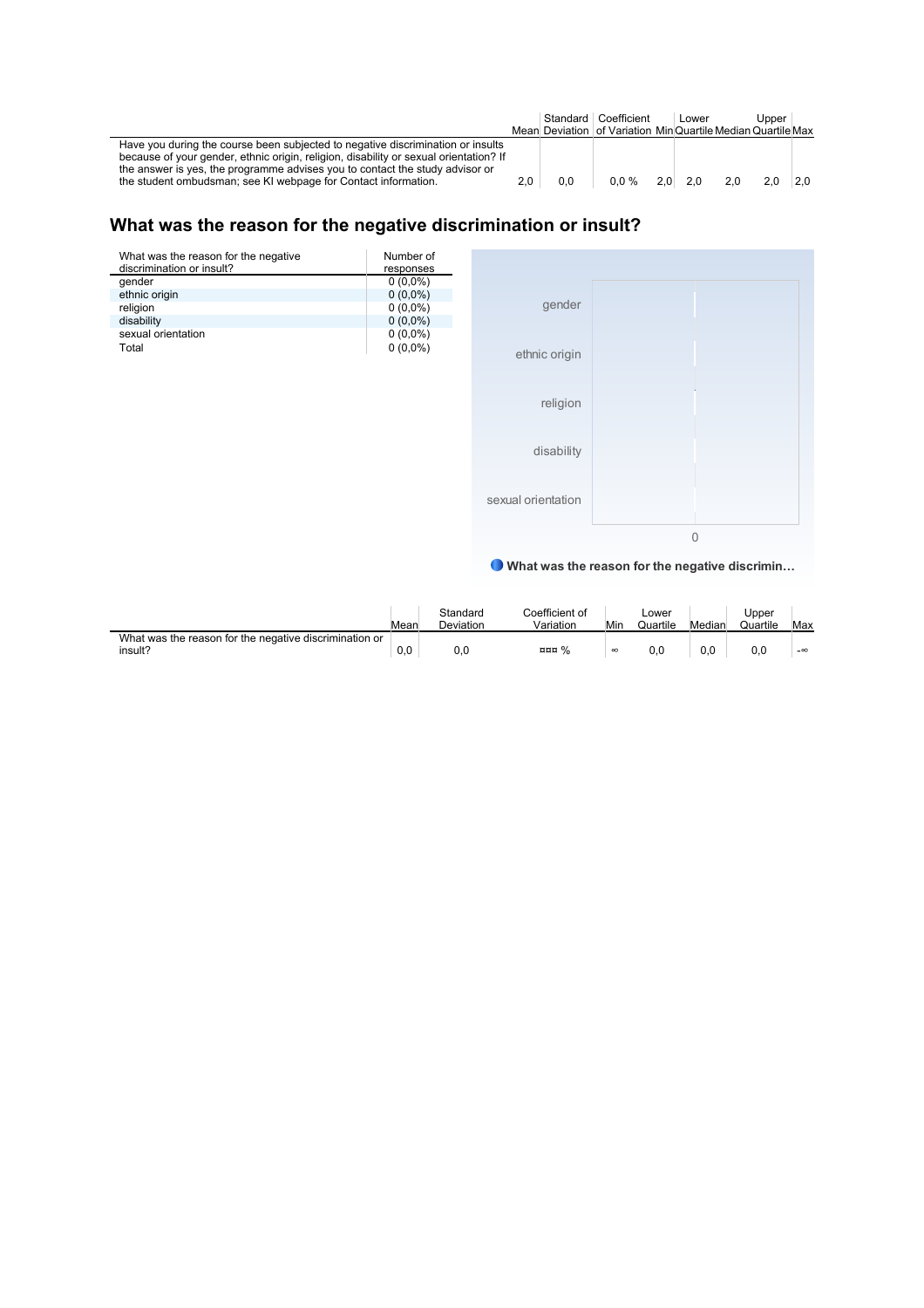#### **To what extent do you feel that the workload during the course was reasonable in relation to the extent of the course/number of credits awarded?**



|                                                                               | Standard | Coefficient                                                  |     | Lower |     | Jpper |     |
|-------------------------------------------------------------------------------|----------|--------------------------------------------------------------|-----|-------|-----|-------|-----|
|                                                                               |          | Mean Deviation of Variation Min Quartile Median Quartile Max |     |       |     |       |     |
| To what extent do you feel that the workload during the course was reasonable |          |                                                              |     |       |     |       |     |
| in relation to the extent of the course/number of credits awarded?            |          | 32.1<br>$\cdot$ %                                            | 1.0 | 3.0   | 4.0 | 4.0   | 5.0 |

# **The course structure and methods used (e.g. lectures, exercises, seminars, assignments etc.) were relevant in relation to the learning outcomes.**

| The course structure and methods used (e.g. lectures,<br>exercises, seminars, assignments etc.) were relevant in | <b>Number</b><br>of |                                                |                |   |    |    |    |
|------------------------------------------------------------------------------------------------------------------|---------------------|------------------------------------------------|----------------|---|----|----|----|
| relation to the learning outcomes.                                                                               | responses           |                                                |                |   |    |    |    |
| to a very small extent                                                                                           | $0(0,0\%)$          | to a very small                                |                |   |    |    |    |
| to a small extent                                                                                                | $3(10,3\%)$         | extent                                         |                |   |    |    |    |
| to some extent                                                                                                   | $1(3,4\%)$          |                                                |                |   |    |    |    |
| to a large extent                                                                                                | 16<br>(55,2%)       | to a small extent                              |                |   |    |    |    |
| to a very large extent                                                                                           | $9(31,0\%)$<br>29   |                                                |                |   |    |    |    |
| Total                                                                                                            | $(100,0\%)$         |                                                |                |   |    |    |    |
|                                                                                                                  |                     | to some extent                                 |                |   |    |    |    |
|                                                                                                                  |                     |                                                |                |   |    |    |    |
|                                                                                                                  |                     |                                                |                |   |    |    |    |
|                                                                                                                  |                     | to a large extent                              |                |   |    |    |    |
|                                                                                                                  |                     |                                                |                |   |    |    |    |
|                                                                                                                  |                     |                                                |                |   |    |    |    |
|                                                                                                                  |                     | to a very large                                |                |   |    |    |    |
|                                                                                                                  |                     | extent                                         |                |   |    |    |    |
|                                                                                                                  |                     |                                                | $\overline{0}$ | 5 | 10 | 15 | 20 |
|                                                                                                                  |                     |                                                |                |   |    |    |    |
|                                                                                                                  |                     | The course structure and methods used (e.g. le |                |   |    |    |    |
|                                                                                                                  |                     |                                                |                |   |    |    |    |

|                                                                                                                                                     |     | Standard Coefficient<br>Mean Deviation of Variation Min Quartile Median Quartile Max | Lower |     | Upper     |  |
|-----------------------------------------------------------------------------------------------------------------------------------------------------|-----|--------------------------------------------------------------------------------------|-------|-----|-----------|--|
| The course structure and methods used (e.g. lectures, exercises, seminars,<br>assignments etc.) were relevant in relation to the learning outcomes. | 0.9 | 21.7 % 2.0 4.0                                                                       |       | 4.0 | $5.0$ 5.0 |  |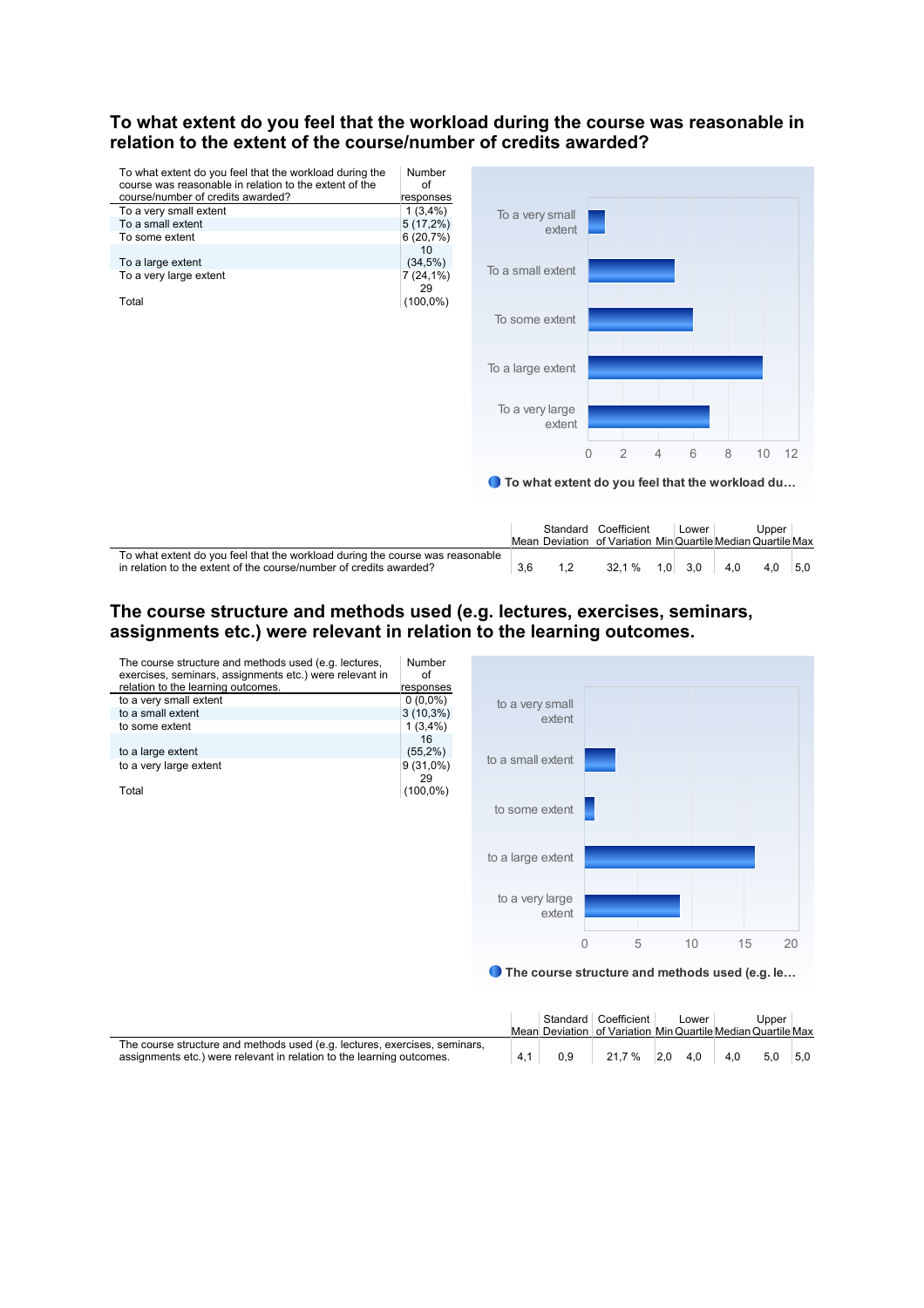# **The examination was relevant in relation to the learning outcomes.**



● The examination was relevant in relation to the ...

|                                                                       | Mean | Standard<br>Deviation | Coefficient of<br>Variation | Min | Lower<br>Quartile | Median | Jpper<br>Quartile | Max |
|-----------------------------------------------------------------------|------|-----------------------|-----------------------------|-----|-------------------|--------|-------------------|-----|
| The examination was relevant in relation to the learning<br>outcomes. | 4.4  | υ.,                   | 15.5 %                      | 2.0 | 4.0               |        |                   | 5,0 |

# **I took responsibility for my own learning during this course.**

| I took responsibility for my own learning during<br>this course. | Number of<br>responses |                                                  |                |   |    |    |
|------------------------------------------------------------------|------------------------|--------------------------------------------------|----------------|---|----|----|
| to a very small extent                                           | $0(0,0\%)$             |                                                  |                |   |    |    |
| to a small extent                                                | $0(0,0\%)$             | to a very small                                  |                |   |    |    |
| to some extent                                                   | 4 (13,8%)              | extent                                           |                |   |    |    |
| to a large extent                                                | 13 (44,8%)             |                                                  |                |   |    |    |
| to a very large extent                                           | 12 (41,4%)             |                                                  |                |   |    |    |
| Total                                                            | 29 (100,0%)            | to a small extent                                |                |   |    |    |
|                                                                  |                        |                                                  |                |   |    |    |
|                                                                  |                        |                                                  |                |   |    |    |
|                                                                  |                        |                                                  |                |   |    |    |
|                                                                  |                        | to some extent                                   |                |   |    |    |
|                                                                  |                        |                                                  |                |   |    |    |
|                                                                  |                        |                                                  |                |   |    |    |
|                                                                  |                        | to a large extent                                |                |   |    |    |
|                                                                  |                        |                                                  |                |   |    |    |
|                                                                  |                        |                                                  |                |   |    |    |
|                                                                  |                        | to a very large                                  |                |   |    |    |
|                                                                  |                        | extent                                           |                |   |    |    |
|                                                                  |                        |                                                  |                |   |    |    |
|                                                                  |                        |                                                  | $\overline{0}$ | 5 | 10 | 15 |
|                                                                  |                        |                                                  |                |   |    |    |
|                                                                  |                        |                                                  |                |   |    |    |
|                                                                  |                        | I took responsibility for my own learning during |                |   |    |    |
|                                                                  |                        |                                                  |                |   |    |    |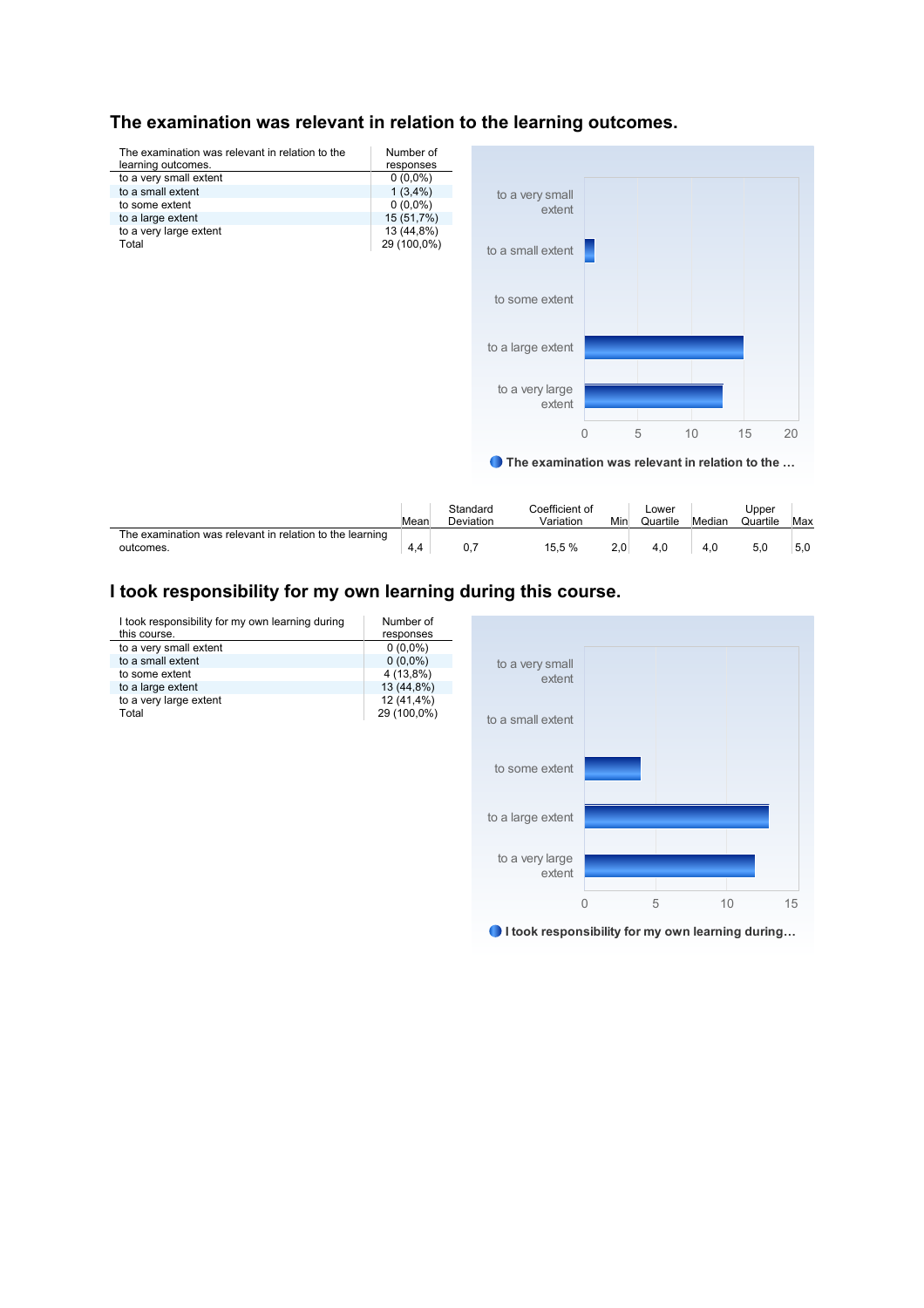|                                                                  | Mear | Standard<br><b>Deviation</b> | Coefficient of<br>Variation | Min | ∟ower<br>Quartile | Median | Jpper<br>Quartile | Max |
|------------------------------------------------------------------|------|------------------------------|-----------------------------|-----|-------------------|--------|-------------------|-----|
| I took responsibility for my own learning during this<br>course. | 4,3  | 0,7                          | 16.4 %                      | 3,0 | 4.0               | 4.0    | 5 C               | 5,0 |

# **When/if I had questions or problems with the course content, I felt that I could turn to my teacher/supervisor for guidance.**

| When/if I had questions or problems with the course        | Number      |                   |   |   |    |    |
|------------------------------------------------------------|-------------|-------------------|---|---|----|----|
| content, I felt that I could turn to my teacher/supervisor | of          |                   |   |   |    |    |
| for guidance.                                              | responses   |                   |   |   |    |    |
| to a very small extent                                     | $0(0,0\%)$  | to a very small   |   |   |    |    |
| to a small extent                                          | $0(0,0\%)$  | extent            |   |   |    |    |
| to some extent                                             | $3(10,3\%)$ |                   |   |   |    |    |
|                                                            | 13          |                   |   |   |    |    |
| to a large extent                                          | (44,8%)     | to a small extent |   |   |    |    |
|                                                            | 13          |                   |   |   |    |    |
| to a very large extent                                     | (44,8%)     |                   |   |   |    |    |
|                                                            | 29          |                   |   |   |    |    |
| Total                                                      | $(100,0\%)$ | to some extent    |   |   |    |    |
|                                                            |             |                   |   |   |    |    |
|                                                            |             |                   |   |   |    |    |
|                                                            |             |                   |   |   |    |    |
|                                                            |             | to a large extent |   |   |    |    |
|                                                            |             |                   |   |   |    |    |
|                                                            |             |                   |   |   |    |    |
|                                                            |             | to a very large   |   |   |    |    |
|                                                            |             | extent            |   |   |    |    |
|                                                            |             |                   |   |   |    |    |
|                                                            |             |                   |   | 5 | 10 |    |
|                                                            |             |                   | 0 |   |    | 15 |

When/if I had questions or problems with the c…

|                                                                            |      | Standard         | Coefficient of | Lower | Upper                            |     |
|----------------------------------------------------------------------------|------|------------------|----------------|-------|----------------------------------|-----|
|                                                                            | Mean | <b>Deviation</b> | Variation      |       | Min Quartile Median Quartile Max |     |
| When/if I had questions or problems with the course content. I felt that I |      |                  |                |       |                                  |     |
| could turn to my teacher/supervisor for quidance.                          | 4.3  |                  | 15.4 %         | 4.0   |                                  | 5.0 |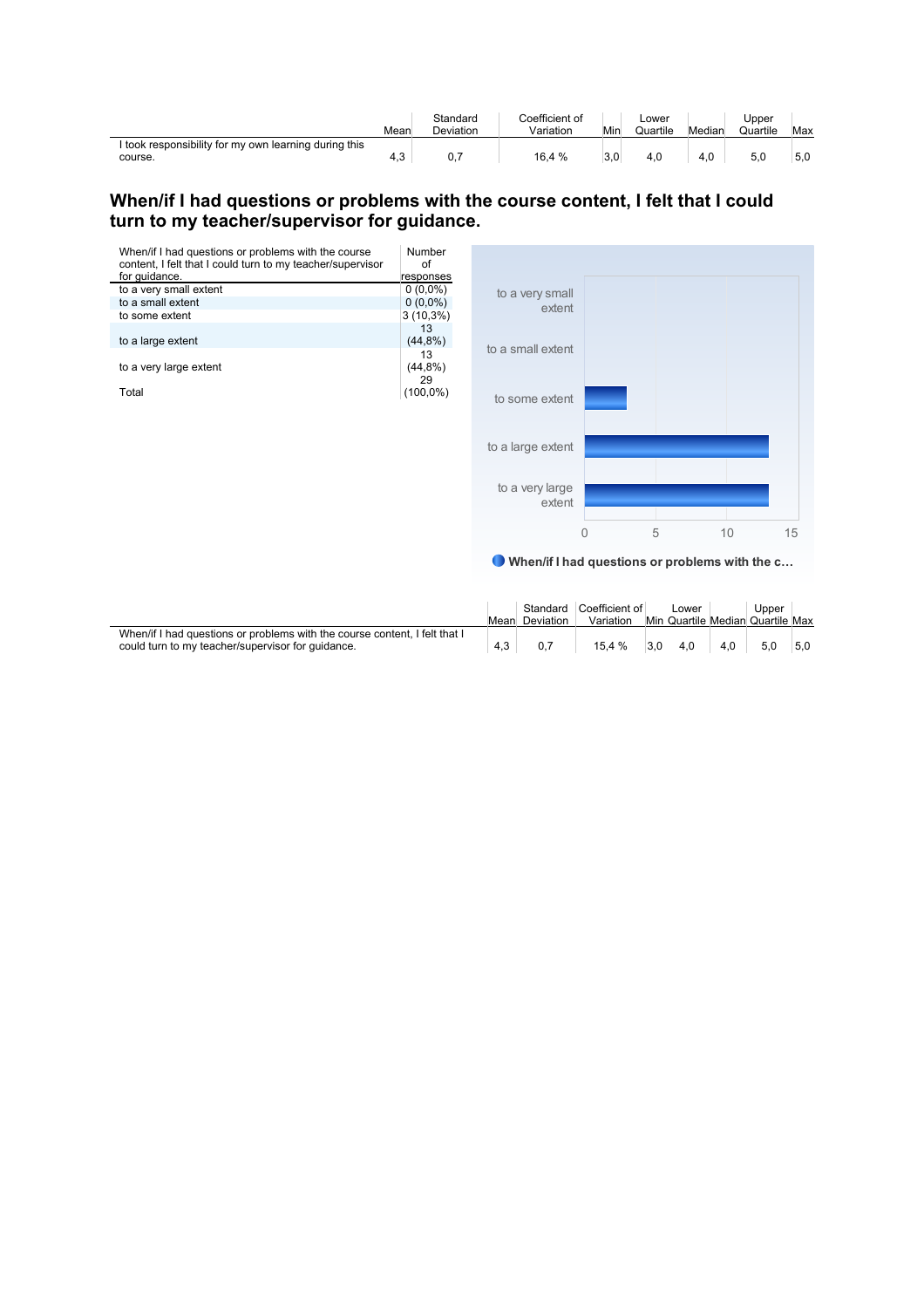# **The feedback that I have received has been important for my development and**  learning.

| The feedback that I have received has been | Number of   |
|--------------------------------------------|-------------|
| important for my development and learning. | responses   |
| to a very small extent                     | $1(3,4\%)$  |
| to a small extent                          | $3(10,3\%)$ |
| to some extent                             | 12 (41,4%)  |
| to a large extent                          | 6(20,7%)    |
| to a very large extent                     | $7(24,1\%)$ |
| Total                                      | 29 (100,0%) |



● The feedback that I have received has been im...

|                                                                                          | Mear | Standard<br><b>Deviation</b> | Coefficient of<br>Variation | Min | ∟ower<br>Quartile | Median | Jpper<br>Quartile | Max |
|------------------------------------------------------------------------------------------|------|------------------------------|-----------------------------|-----|-------------------|--------|-------------------|-----|
| The feedback that I have received has been important for my<br>development and learning. | 3.5  |                              | 31.0 %                      |     |                   | 3.0    |                   | 5.0 |

# **What is your overall opinion of the course?**



|                                                              | Mean            | Standard<br>Deviation | ∵Variation Min<br>Coefficient of | Lower<br>Quartile Median |     | Quartile Max<br>Upper |     |
|--------------------------------------------------------------|-----------------|-----------------------|----------------------------------|--------------------------|-----|-----------------------|-----|
| What is<br>course<br>opinion<br>ot the<br>∵overall ∩<br>VOUD | $\sqrt{ }$<br>. |                       | %                                |                          | 4.0 |                       | v.v |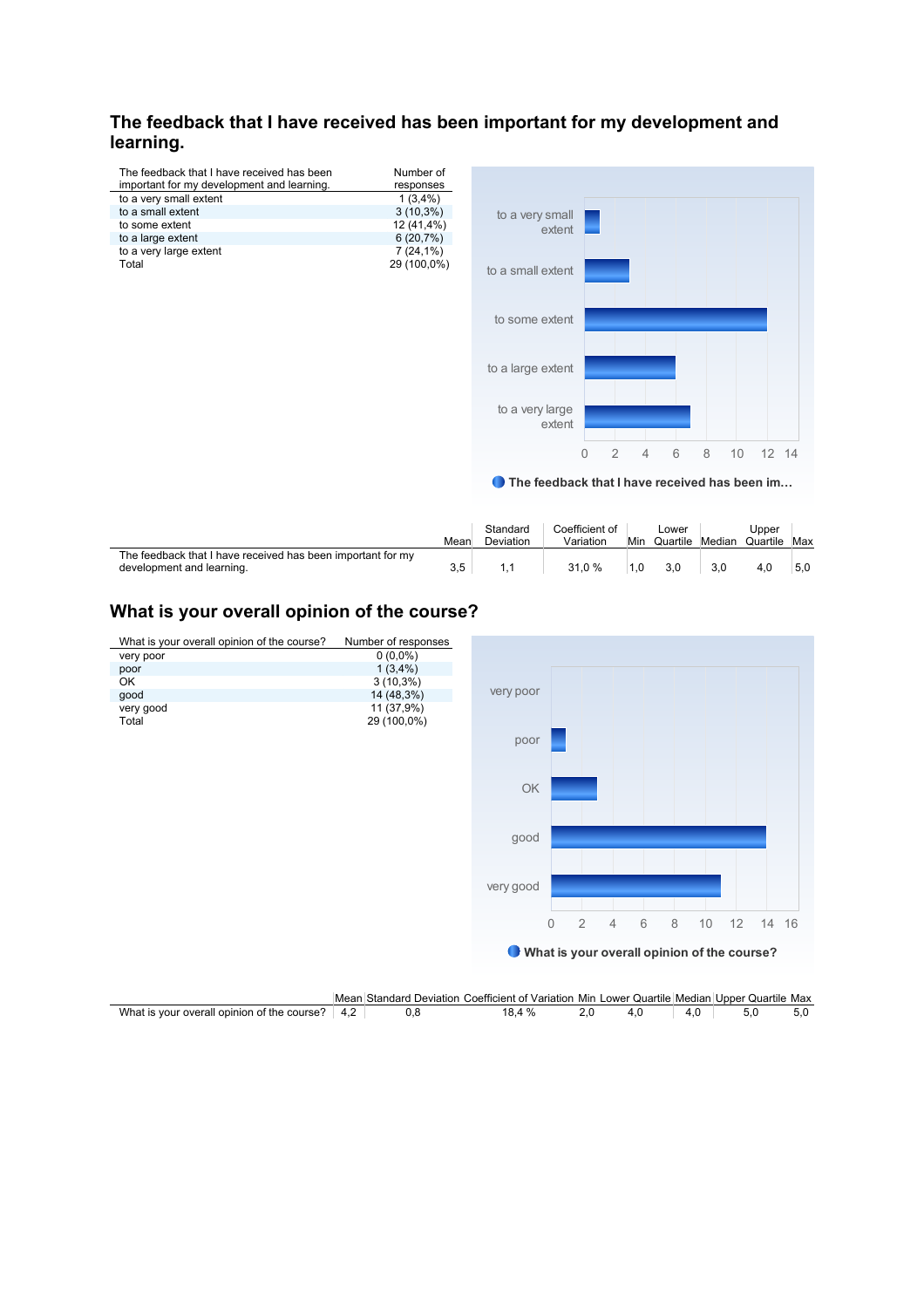# **The digital learning environment such as Canvas, Zoom etc. during the web-based course was adequate.**

| The digital learning environment such as Canvas, |             |
|--------------------------------------------------|-------------|
| Zoom etc. during the web-based course was        | Number of   |
| adequate.                                        | responses   |
| To a very small extent                           | $0(0,0\%)$  |
| To a small extent                                | $2(6,9\%)$  |
| To some extent                                   | 4 (13,8%)   |
| To a large extent                                | 14 (48,3%)  |
| To a very large extent                           | $9(31,0\%)$ |
| Don't know                                       | $0(0,0\%)$  |
|                                                  | 29          |
| Total                                            | (100.0%)    |



● The digital learning environment such as Canv...

|                                                                       | Mean | Standard<br>Deviation | Coefficient of<br>Variation |     | Lower |     | Upper<br>Min Quartile Median Quartile Max |     |
|-----------------------------------------------------------------------|------|-----------------------|-----------------------------|-----|-------|-----|-------------------------------------------|-----|
| The digital learning environment such as Canvas, Zoom etc. during the |      |                       |                             |     |       |     |                                           |     |
| web-based course was adequate.                                        | 4.0  |                       | 21.4%                       | 2.0 | 4.0   | 4.0 | 5.0                                       | 5.0 |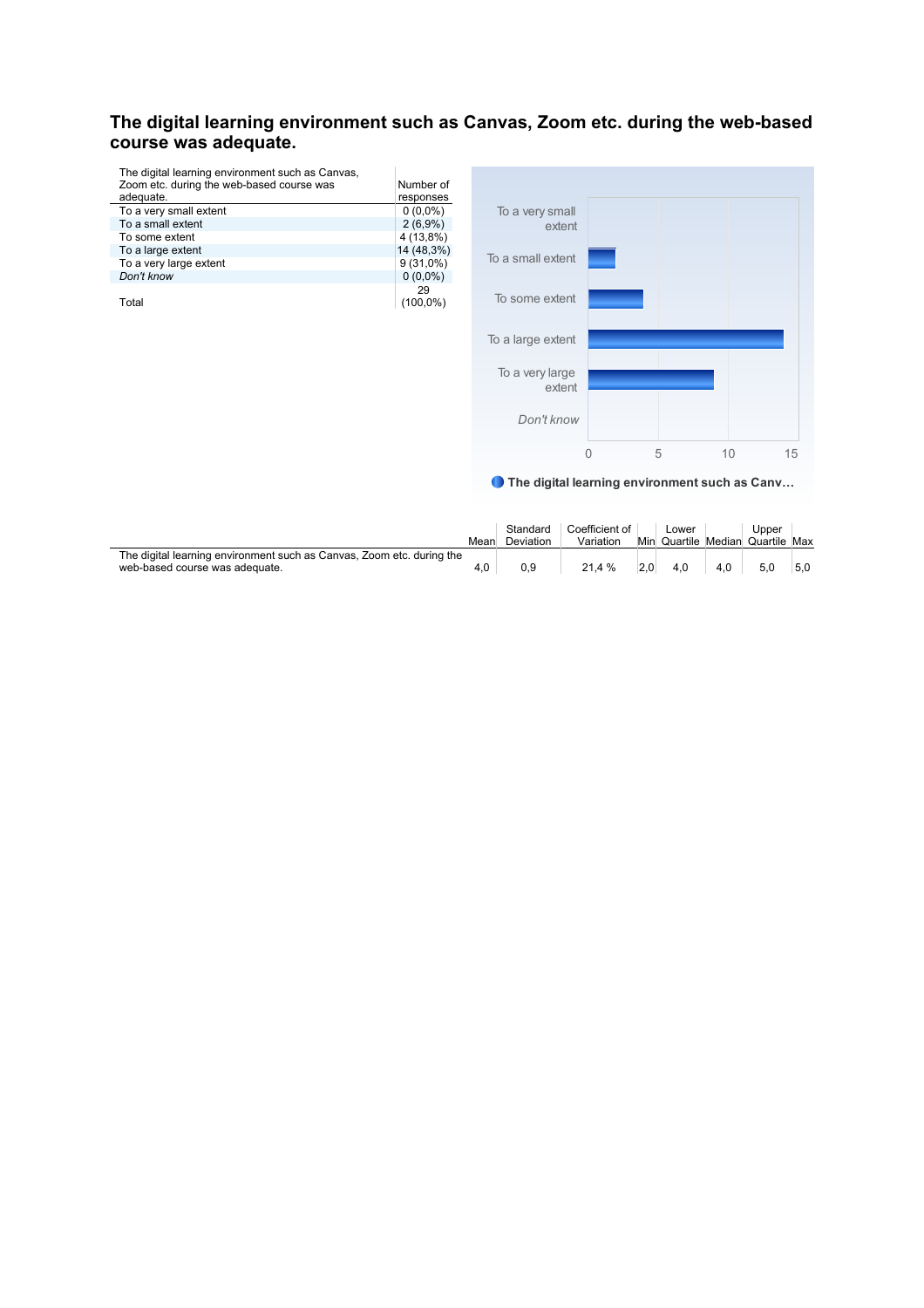#### **Possible changes in the content of the course as a consequence of the current situation (regarding Covid-19) were communicated clearly.**



|                                                                               |                | Standard Coefficient of | Lower |     | Upper                            |     |
|-------------------------------------------------------------------------------|----------------|-------------------------|-------|-----|----------------------------------|-----|
|                                                                               | Mean Deviation | Variation               |       |     | Min Quartile Median Quartile Max |     |
| Possible changes in the content of the course as a consequence of the current |                |                         |       |     |                                  |     |
| situation (regarding Covid-19) were communicated clearly.                     | 0.6            | $13.2\%$ 3.0            | 4.0   | 4.0 | 5.0                              | 5.0 |

# **The set-up and activities of the web-based teaching were relevant to the learning outcomes.**

| The set-up and activities of the web-based teaching<br>were relevant to the learning outcomes. | Number of<br>responses   |                                                 |          |   |    |    |
|------------------------------------------------------------------------------------------------|--------------------------|-------------------------------------------------|----------|---|----|----|
| To a very small extent                                                                         | $0(0,0\%)$               |                                                 |          |   |    |    |
| To a small extent                                                                              | $2(6,9\%)$               | To a very small                                 |          |   |    |    |
| To some extent                                                                                 | 2(6,9%)                  | extent                                          |          |   |    |    |
| To a large extent                                                                              | 13 (44,8%)               |                                                 |          |   |    |    |
| To a very large extent<br>Don't know                                                           | 12 (41,4%)<br>$0(0,0\%)$ | To a small extent                               |          |   |    |    |
| Total                                                                                          | 29 (100,0%)              |                                                 |          |   |    |    |
|                                                                                                |                          | To some extent                                  |          |   |    |    |
|                                                                                                |                          | To a large extent                               |          |   |    |    |
|                                                                                                |                          | To a very large<br>extent                       |          |   |    |    |
|                                                                                                |                          | Don't know                                      |          |   |    |    |
|                                                                                                |                          |                                                 | $\theta$ | 5 | 10 | 15 |
|                                                                                                |                          | The set-up and activities of the web-based teac |          |   |    |    |

|                                                                   | Mean | Standard<br>Deviation | Coefficient of<br>Variation | Min | _ower |     | Upper<br>Quartile Median Quartile Max |     |
|-------------------------------------------------------------------|------|-----------------------|-----------------------------|-----|-------|-----|---------------------------------------|-----|
| The set-up and activities of the web-based teaching were relevant |      |                       |                             |     |       |     |                                       |     |
| to the learning outcomes.                                         | 4.2  |                       | 20.5 %                      |     | 4.0   | 4.0 | 5.0                                   | 5.0 |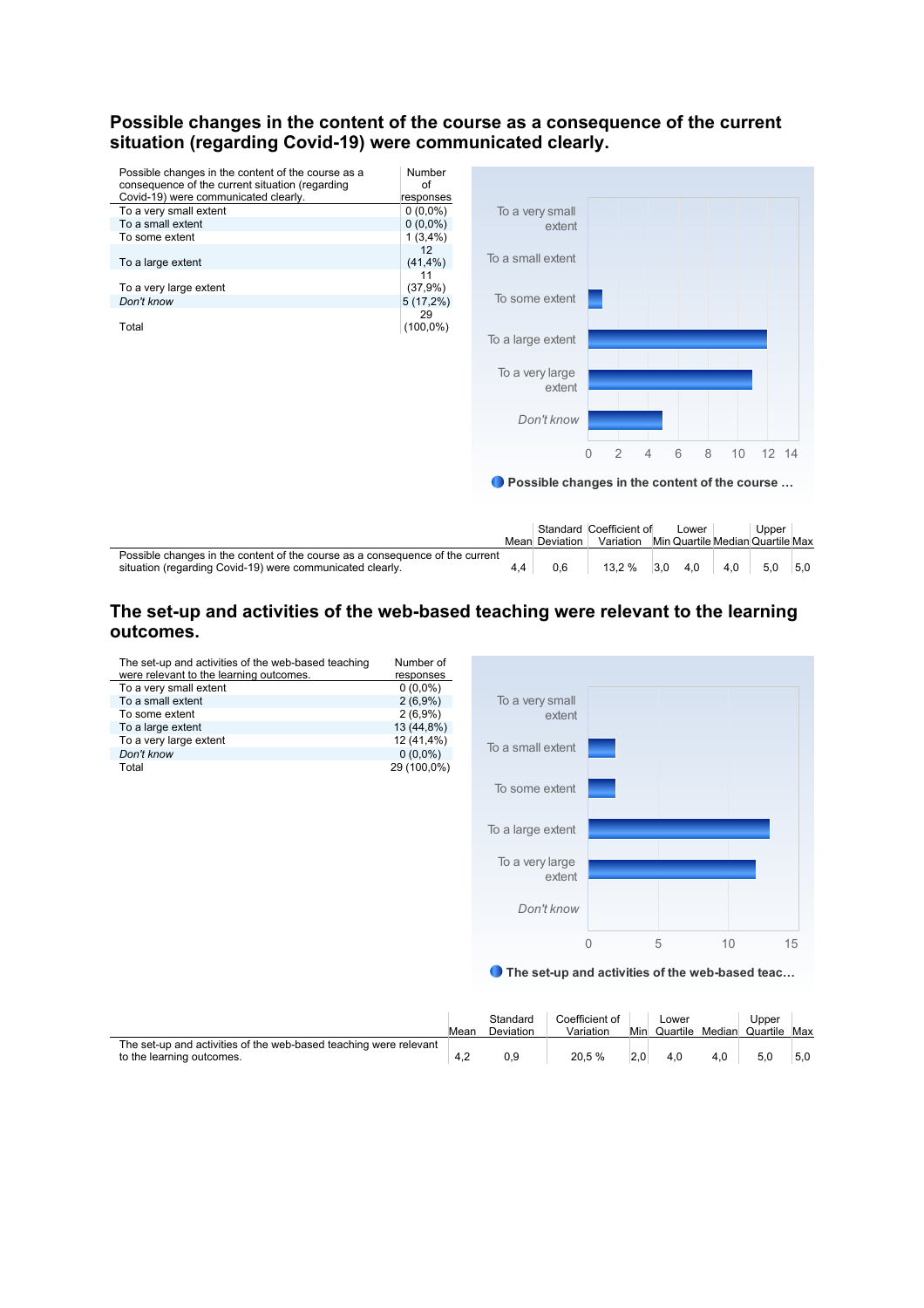#### **Possible changes in the examination forms of the course as a consequence of the current situation (regarding Covid-19) were communicated clearly.**

| Possible changes in the examination forms of the<br>course as a consequence of the current situation | Number<br>οf      |
|------------------------------------------------------------------------------------------------------|-------------------|
| (regarding Covid-19) were communicated clearly.                                                      | responses         |
| To a very small extent                                                                               | $0(0.0\%)$        |
| To a small extent                                                                                    | $0(0.0\%)$        |
| To some extent                                                                                       | $3(10,3\%)$       |
| To a large extent                                                                                    | $9(31,0\%)$       |
| To a very large extent                                                                               | 12<br>$(41, 4\%)$ |
| Don't know                                                                                           |                   |
|                                                                                                      | $5(17,2\%)$       |
| Total                                                                                                | 29<br>$(100,0\%)$ |



● Possible changes in the examination forms of t...

|                                                                             |    | Standard Coefficient                                         |     | ∟ower |     | Upper |     |
|-----------------------------------------------------------------------------|----|--------------------------------------------------------------|-----|-------|-----|-------|-----|
|                                                                             |    | Mean Deviation of Variation Min Quartile Median Quartile Max |     |       |     |       |     |
| Possible changes in the examination forms of the course as a consequence of |    |                                                              |     |       |     |       |     |
| the current situation (regarding Covid-19) were communicated clearly.       | 44 | 16.3 %                                                       | 3.0 | 4.0   | 4.5 | 5.0   | 5.0 |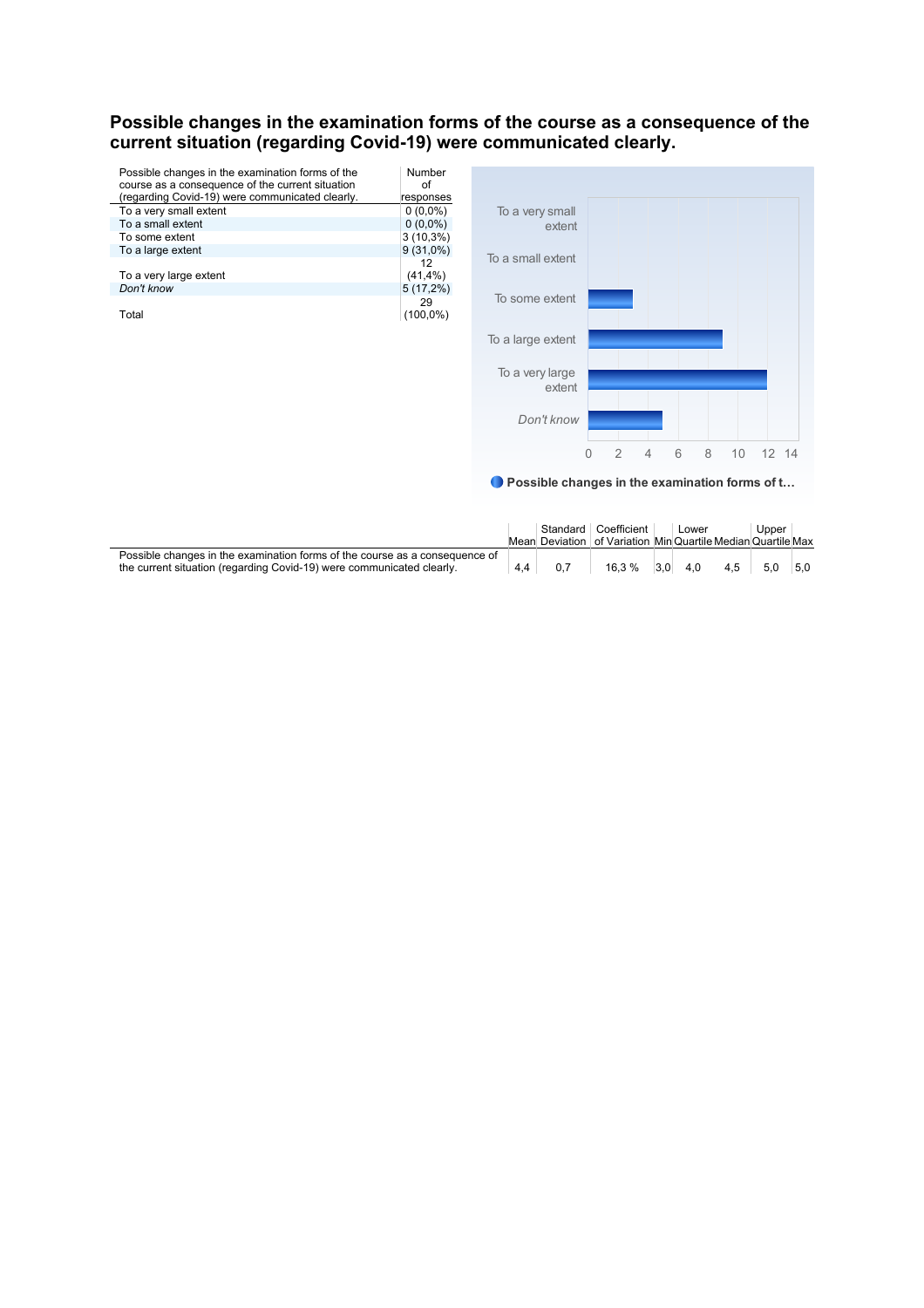# **Students' suggestions and ideas regarding the web-based teaching were taken into consideration.**

 $\overline{a}$ 

| Students' suggestions and ideas regarding the<br>web-based teaching were taken into consideration. | Number of<br>responses |                                               |   |   |    |    |
|----------------------------------------------------------------------------------------------------|------------------------|-----------------------------------------------|---|---|----|----|
| To a very small extent                                                                             | $0(0,0\%)$             |                                               |   |   |    |    |
| To a small extent                                                                                  | $0(0,0\%)$             | To a very small                               |   |   |    |    |
| To some extent                                                                                     | 4 (13,8%)              | extent                                        |   |   |    |    |
| To a large extent                                                                                  | 13 (44,8%)             |                                               |   |   |    |    |
| To a very large extent                                                                             | $9(31,0\%)$            |                                               |   |   |    |    |
| Don't know                                                                                         | $3(10,3\%)$            | To a small extent                             |   |   |    |    |
| Total                                                                                              | 29<br>$(100,0\%)$      | To some extent                                |   |   |    |    |
|                                                                                                    |                        | To a large extent                             |   |   |    |    |
|                                                                                                    |                        | To a very large<br>extent                     |   |   |    |    |
|                                                                                                    |                        | Don't know                                    |   |   |    |    |
|                                                                                                    |                        |                                               | 0 | 5 | 10 | 15 |
|                                                                                                    |                        | Students' suggestions and ideas regarding the |   |   |    |    |

|                                                                                                    | Mean | Standard<br>Deviation | Coefficient of<br>Variation | Min | _ower<br>Quartile | Upper<br>Median Quartile Max |     |
|----------------------------------------------------------------------------------------------------|------|-----------------------|-----------------------------|-----|-------------------|------------------------------|-----|
| Students' suggestions and ideas regarding the web-based teaching<br>were taken into consideration. | 4.2  |                       | 16.6 %                      |     | 4.0               | 5.0                          | 5.0 |

# **Prior to the web-based examination, I received clear instructions regarding, for example, systems (Canvas, Inspera), set-up and times.**



● Prior to the web-based examination, I received ...

|                                                                                  |                | Standard Coefficient of | Lower | Upper                            |  |
|----------------------------------------------------------------------------------|----------------|-------------------------|-------|----------------------------------|--|
|                                                                                  | Mean Deviation | Variation               |       | Min Quartile Median Quartile Max |  |
| Prior to the web-based examination, I received clear instructions regarding, for |                |                         |       |                                  |  |
| example, systems (Canvas, Inspera), set-up and times.                            | 0.9            | $20.6\%$ 2.0 4.0 4.0    |       | $5.0$ $5.0$                      |  |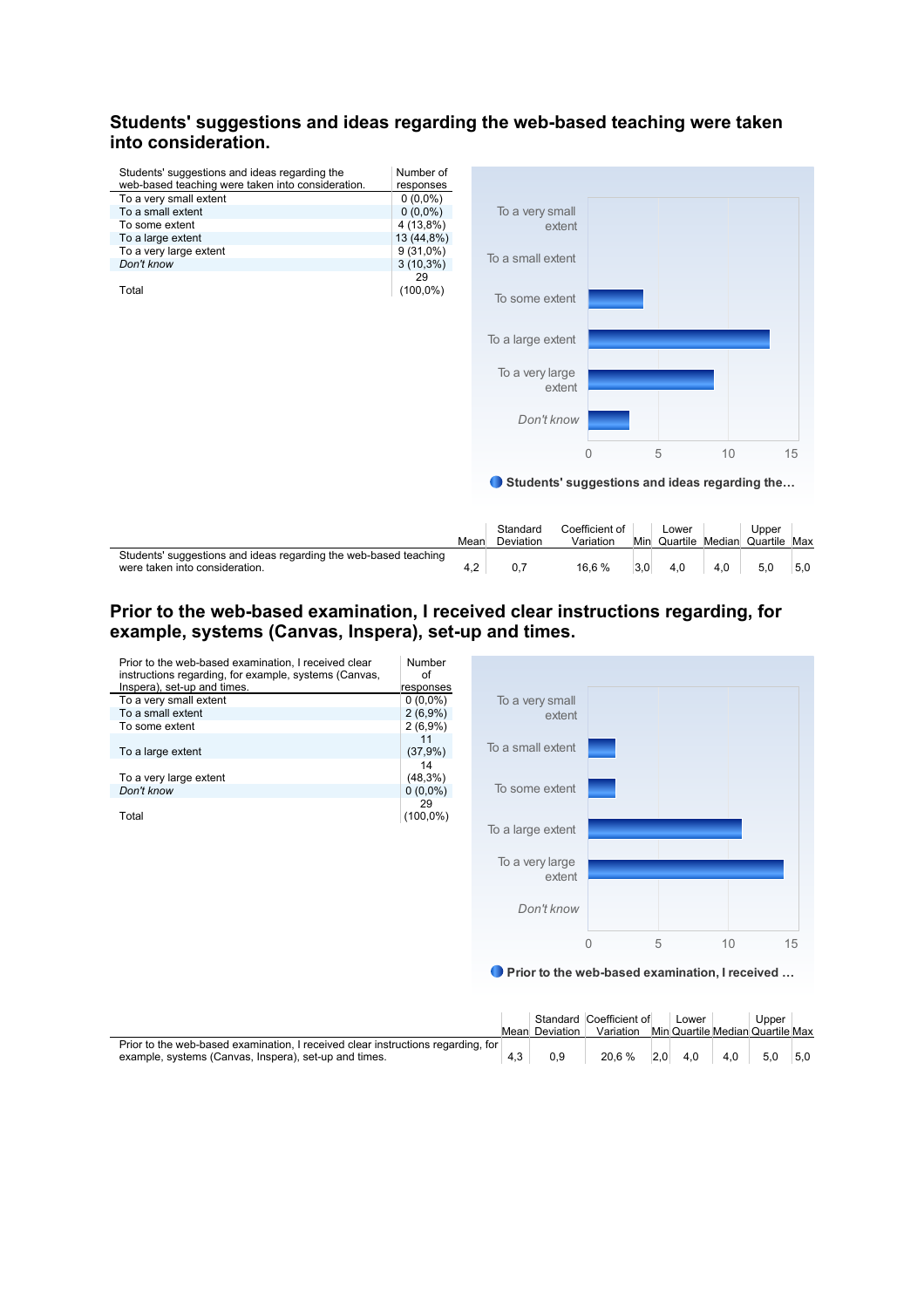#### **In my view, I could demonstrate my knowledge in the web-based examination just as well as in an on-site computer-based examination.**

| In my view, I could demonstrate my knowledge in the<br>web-based examination just as well as in an on-site | Number<br>Ωf |
|------------------------------------------------------------------------------------------------------------|--------------|
| computer-based examination.                                                                                | responses    |
| To a very small extent                                                                                     | $0(0,0\%)$   |
| To a small extent                                                                                          | $0(0.0\%)$   |
| To some extent                                                                                             | 1(3,4%)      |
| To a large extent                                                                                          | 8(27,6%)     |
|                                                                                                            | 20           |
| To a very large extent                                                                                     | $(69,0\%)$   |
| Don't know                                                                                                 | $0(0.0\%)$   |
|                                                                                                            | 29           |
| Total                                                                                                      | $(100,0\%)$  |



In my view, I could demonstrate my knowledge …

|                                                                           |                | Standard Coefficient of | _ower |     | Upper                            |     |
|---------------------------------------------------------------------------|----------------|-------------------------|-------|-----|----------------------------------|-----|
|                                                                           | Mean Deviation | Variation               |       |     | Min Quartile Median Quartile Max |     |
| In my view, I could demonstrate my knowledge in the web-based examination |                |                         |       |     |                                  |     |
| just as well as in an on-site computer-based examination.                 |                | $1.9 \%$                | 4.0   | 5.0 | 5.0                              | 5.0 |